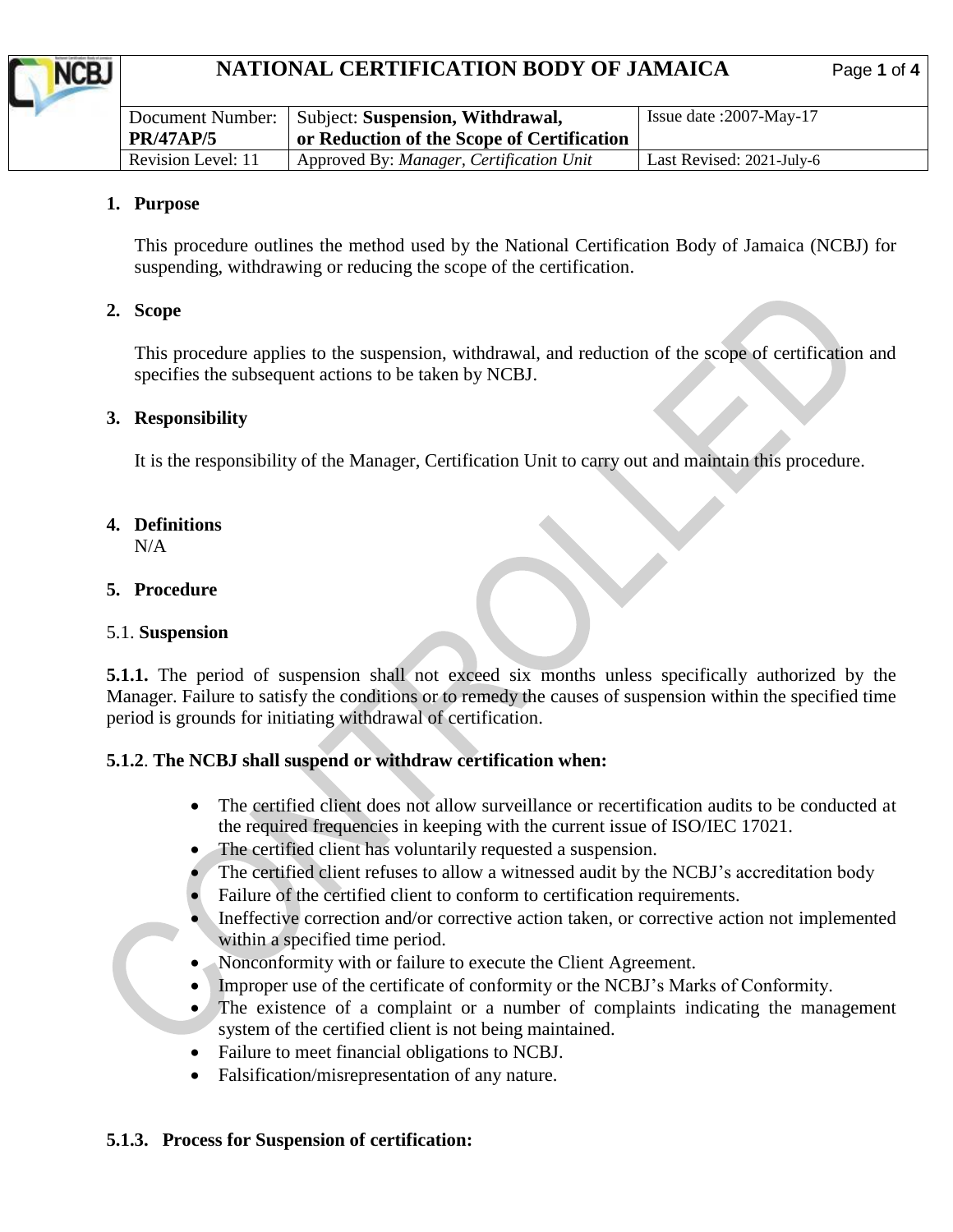# **NATIONAL CERTIFICATION BODY OF JAMAICA** Page **2** of **4**

NCB.

|                    | Document Number:   Subject: Suspension, Withdrawal, | Issue date: $2007$ -May-17 |
|--------------------|-----------------------------------------------------|----------------------------|
| <b>PR/47AP/5</b>   | or Reduction of the Scope of Certification          |                            |
| Revision Level: 11 | Approved By: Manager, Certification Unit            | Last Revised: 2021-July-6  |
|                    |                                                     |                            |

- A warning letter requiring rectification of the situation is sent by the Manager or approved designate
- The certified client may submit to the Manager documentation contesting or rebutting the recommendation for suspension or withdrawal.
- If the client has rectified the situation within Thirty (30) days after the letter has been sent no further action will be taken.
- However, if there is no response to the first warning letter, a second letter will be sent by the Manager Certification Unit or approved designate informing the client of immediate suspension and their right to appeal.
- The client will be given Fifteen (**15**) days in which to rectify the situation. If it has been corrected and the Manager accepts actions taken then suspended certification is restored.
- If the situation is not corrected within the Thirty days (**30**) days allowed then the Certificate will be suspended. This notice will be placed on the NCBJ directory of certification, suspension and withdrawal status.
- If the client makes an appeal for an extension of time to make the necessary corrections, the Manager may use discretion depending on the gravity of the situation.

## **5.1.4. Process for suspension of certification if the client fails to schedule surveillance or recertification audit:**

- Once the client has past twenty-five (**25**) days after the due date of scheduling a surveillance audit or has cancelled a scheduled audit within that timeframe.
- The Assistant Operations Officer will complete a "Failure to Schedule notice" and submits to the Team Leader. The Team leader will take the appropriate course of action. In addition, if the client has not scheduled because of an outstanding balance the same procedure will apply.
- If the Client is twenty- five (**25**) days passed the due date and conducts the audit within the 60 days limit no further action will be taken.
- If on the other hand, the client is twenty- five (**25**) days past due and has cancelled (using the Client Request for Cancellation form) and wants to reschedule the audit beyond the 60 days limit a written request should be made to the Manager before the 60 days limit has elapsed.

## **5.1.5. Process for Suspension of certification if the Client request voluntary suspension**

If the client requests voluntary suspension of certification he/she shall submit that request in writing.

### **5.1.6. Restoration of certification post suspension**

NCBJ shall restore the suspended certification if the issue that has resulted in the suspension has been resolved. Failure to resolve the issues that have resulted in the suspension in a time established shall result in withdrawal or reduction of the scope of certification.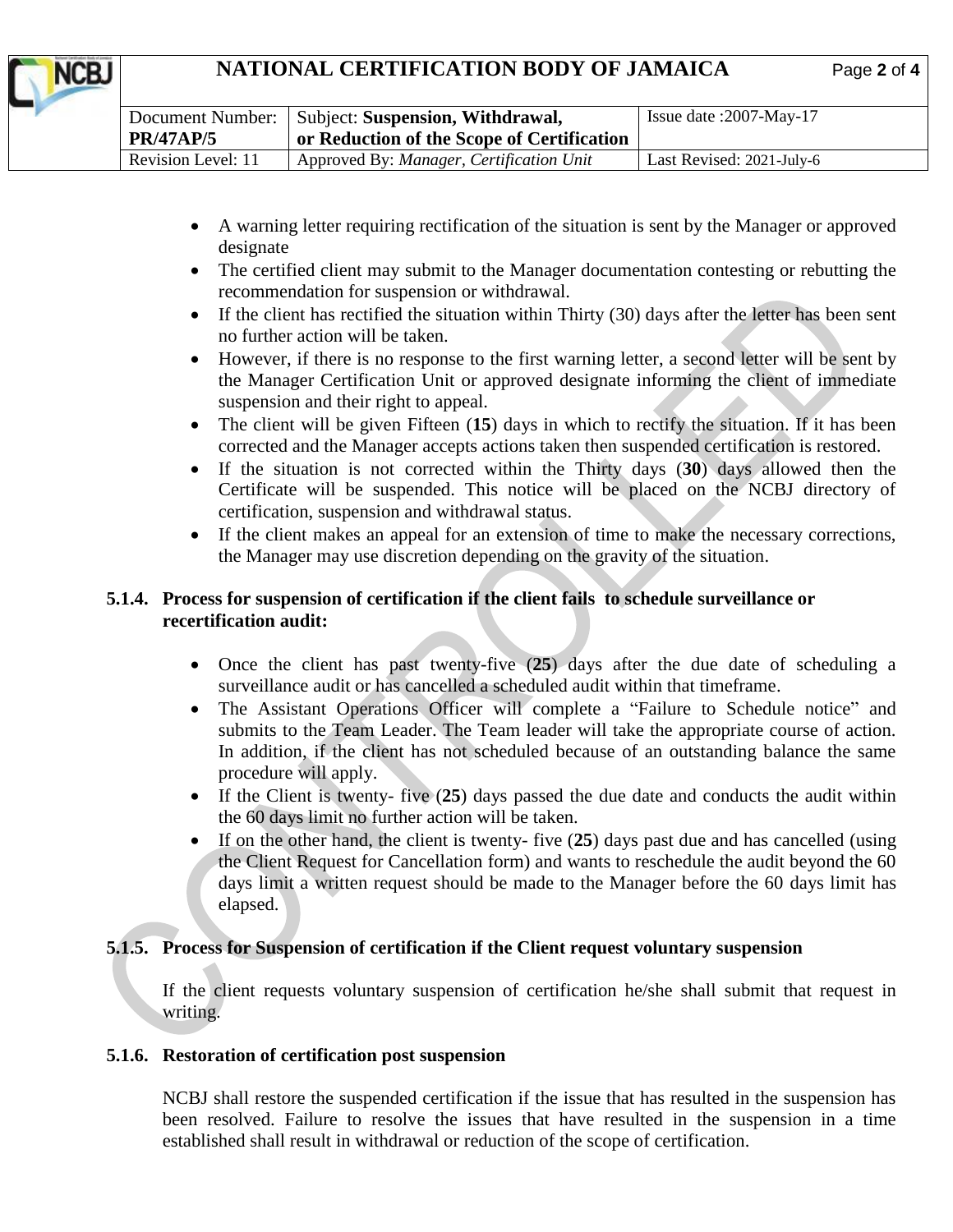# **NATIONAL CERTIFICATION BODY OF JAMAICA** Page **3** of **4**

| <b>PR/47AP/5</b>   | Document Number:   Subject: Suspension, Withdrawal,<br>or Reduction of the Scope of Certification | Issue date :2007-May-17   |
|--------------------|---------------------------------------------------------------------------------------------------|---------------------------|
| Revision Level: 11 | Approved By: Manager, Certification Unit                                                          | Last Revised: 2021-July-6 |

*NOTE: In most cases, the suspension would not exceed six months.*

### **5.2. Withdrawal of Certification**

Failure to resolve the issues that have resulted in the suspension of certificates in the specified time established by NCBJ shall result in the withdrawal of certification.

The Manager will make the decision to withdraw certification from organizations. On receipt of the written decision from the Manager or approved designate to withdraw certification, the following shall be done:

- The Manager or approved designate shall inform the client in writing of the decision to withdraw certification, stating reasons and the effective date of withdrawal notice that is within ten (**10**) working days.
- If an appeal against withdrawal is received, the Appeal Committee shall be notified (See Customer Satisfaction Procedure).
- If the decision for withdrawal is sustained, the client shall be notified in writing of the following requirements:
	- the return of the certificate
	- refrain from using the certification mark in advertisements
- Following withdrawal, the certification shall be granted again only after the client has again successfully completed both the application process and the initial accreditation process, including payment of all required fees.

#### **5.3. Reduction of Certification**

- Any inconsistencies between the client's process and the expectations in the relevant management system standard or another normative document would lead to a reduction in scope of certification.
- In the event that the Client notifies the NCBJ of a scope reduction then the NCBJ shall take the necessary steps to verify the reduction and modify/alter the relevant documentation.
- Reissue the client's certificate with revised scope.
- *NOTE 1: Upon request, by any party, NCBJ shall provide information on the status of certification of a client's management system as being suspended, withdrawn, or reduced.*
- *NOTE 2: NCBJ requires that the client upon suspension or withdrawal of its certification refrain from using all advertising materials that contains a reference to its certification as per the Use of the NCBJ's Marks of Conformity procedure.*